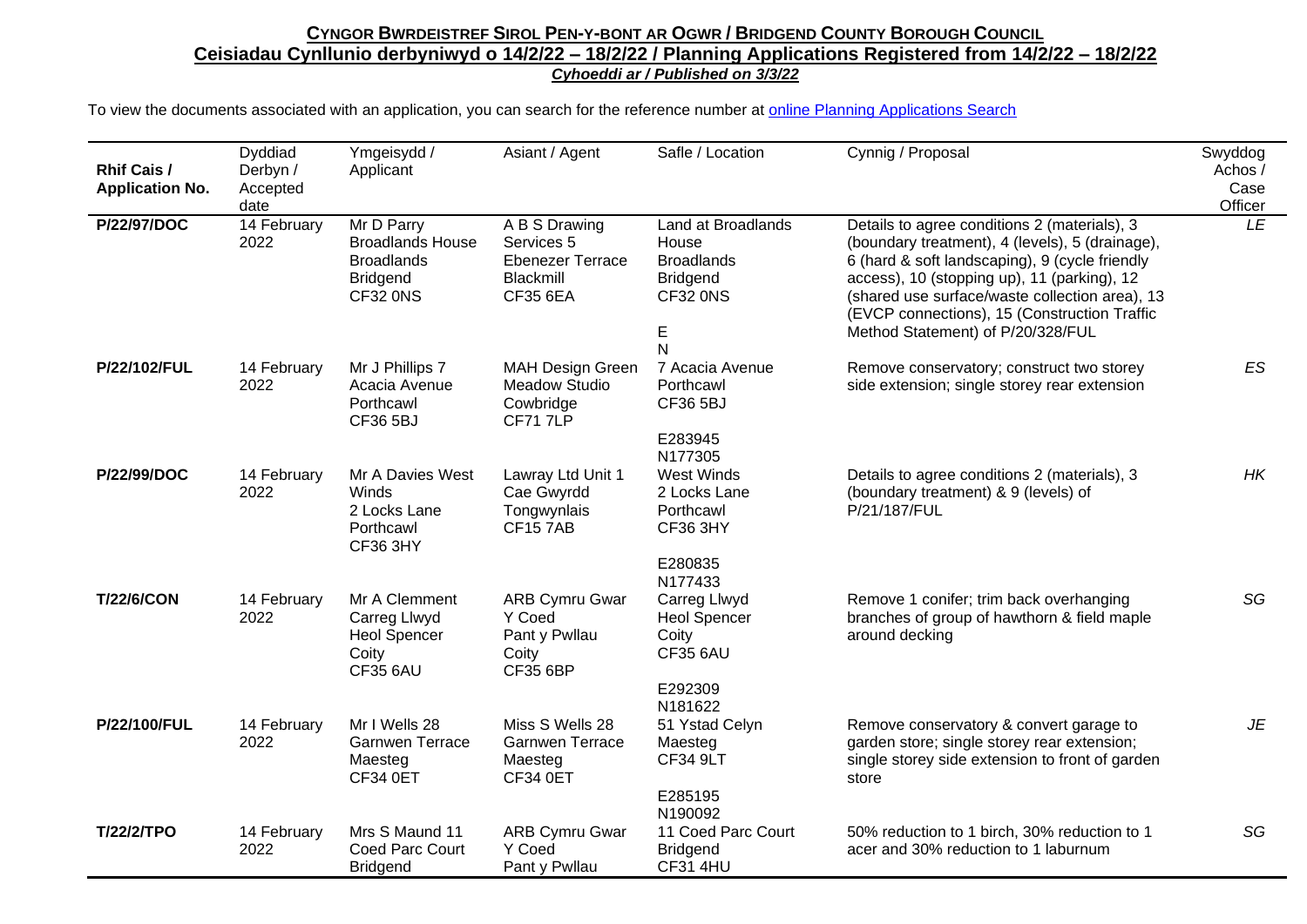| <b>Rhif Cais /</b><br><b>Application No.</b> | Dyddiad<br>Derbyn /<br>Accepted<br>date | Ymgeisydd /<br>Applicant                                                                                           | Asiant / Agent                                                                    | Safle / Location                                                                           | Cynnig / Proposal                                                                                                                                     | Swyddog<br>Achos /<br>Case<br>Officer |
|----------------------------------------------|-----------------------------------------|--------------------------------------------------------------------------------------------------------------------|-----------------------------------------------------------------------------------|--------------------------------------------------------------------------------------------|-------------------------------------------------------------------------------------------------------------------------------------------------------|---------------------------------------|
|                                              |                                         | <b>CF31 4HU</b>                                                                                                    | Coity<br><b>CF35 6BP</b>                                                          | E290168<br>N179835                                                                         |                                                                                                                                                       |                                       |
| P/22/106/FUL                                 | 15 February<br>2022                     | Mr R Hnyda 14<br><b>Kittiwake Close</b><br>Porthcawl<br><b>CF36 3UU</b>                                            | Lawray Ltd Unit 1<br>Cae Gwyrdd<br>Tongwynlais<br><b>CF157AB</b>                  | 14 Kittiwake Close<br>Porthcawl<br><b>CF36 3UU</b>                                         | Partial demolition of existing dwelling and<br>garage; construct two storey side extension;<br>single storey side and rear extension                  | JE                                    |
|                                              |                                         |                                                                                                                    |                                                                                   | E280730<br>N177954                                                                         |                                                                                                                                                       |                                       |
| <b>T/22/3/TPO</b>                            | 15 February<br>2022                     | Mr I Job-Smith 2<br>Linnet Way<br><b>Brackla</b><br><b>CF31 2NX</b>                                                | Mr I Job-Smith 2<br>Linnet Way<br><b>Brackla</b><br><b>CF31 2NX</b>               | 2 Linnet Way<br><b>Brackla</b><br><b>CF31 2NX</b>                                          | Trim trees overhanging pavement and garden -<br>Mountain Ash (MAI) reduce by 10%, Hawthorn<br>(HT1) reduce by 25% and Hawthorn (HT2)<br>reduce by 10% | SG                                    |
|                                              |                                         |                                                                                                                    |                                                                                   | E292689<br>N180478                                                                         |                                                                                                                                                       |                                       |
| <b>P/22/96/FUL</b>                           | 15 February<br>2022                     | Miss E Williams 89<br><b>High Street</b><br>Laleston<br><b>CF32 0HL</b>                                            | Mr M Morgan 8<br>Commin Road<br>Aberbargoed<br><b>CF81 9BL</b>                    | 69 Parkfields Road<br><b>Bridgend</b><br><b>CF31 4BJ</b>                                   | Two storey side/rear extension; First floor rear<br>extension                                                                                         | DN                                    |
|                                              |                                         |                                                                                                                    |                                                                                   | E289831<br>N179603                                                                         |                                                                                                                                                       |                                       |
| <b>P/22/90/FUL</b>                           | 15 February<br>2022                     | Nantyffyllon RFC<br>c/o Bernard Colston<br>Nant y Ffyrling<br>Maesteg<br>CF34 0BU                                  | Invicta B A S Min yr<br>Efail<br><b>High Street</b><br>Maesteg<br><b>CF34 0BW</b> | Nantyfyllon Rugby<br><b>Football Club</b><br>Nant y Ffyrling<br>Maesteg<br><b>CF34 0BU</b> | Provision of 3no. external "open" smoking<br>shelters                                                                                                 | JE                                    |
|                                              |                                         |                                                                                                                    |                                                                                   | E285126                                                                                    |                                                                                                                                                       |                                       |
| A/22/6/ADV                                   | 16 February<br>2022                     | <b>Street Lighting</b><br>Supplies Ltd Unit 1,<br><b>Block A York Park</b><br><b>Bridgend Industrial</b><br>Estate | Plan R Ltd 39<br>Merthyr Mawr Road<br><b>Bridgend</b><br>CF31 3NN                 | N192954<br><b>Bridgend</b><br><b>CF31 3TB</b>                                              | Unit 1, Block A York Park  Display of 4 non-illuminated advert signs<br>Bridgend Industrial Estate affixed to the front and side external elevations  | <b>JEJ</b>                            |
|                                              |                                         | <b>Bridgend</b><br><b>CF31 3TB</b>                                                                                 |                                                                                   | E291625<br>N178972                                                                         |                                                                                                                                                       |                                       |
| P/21/446/FUL                                 | 16 February                             | Mr Andrew Bevan                                                                                                    | Mr Andrew Bevan                                                                   | 9 Heol y Groes                                                                             | New dormer windows to side elevation and sky                                                                                                          | CF                                    |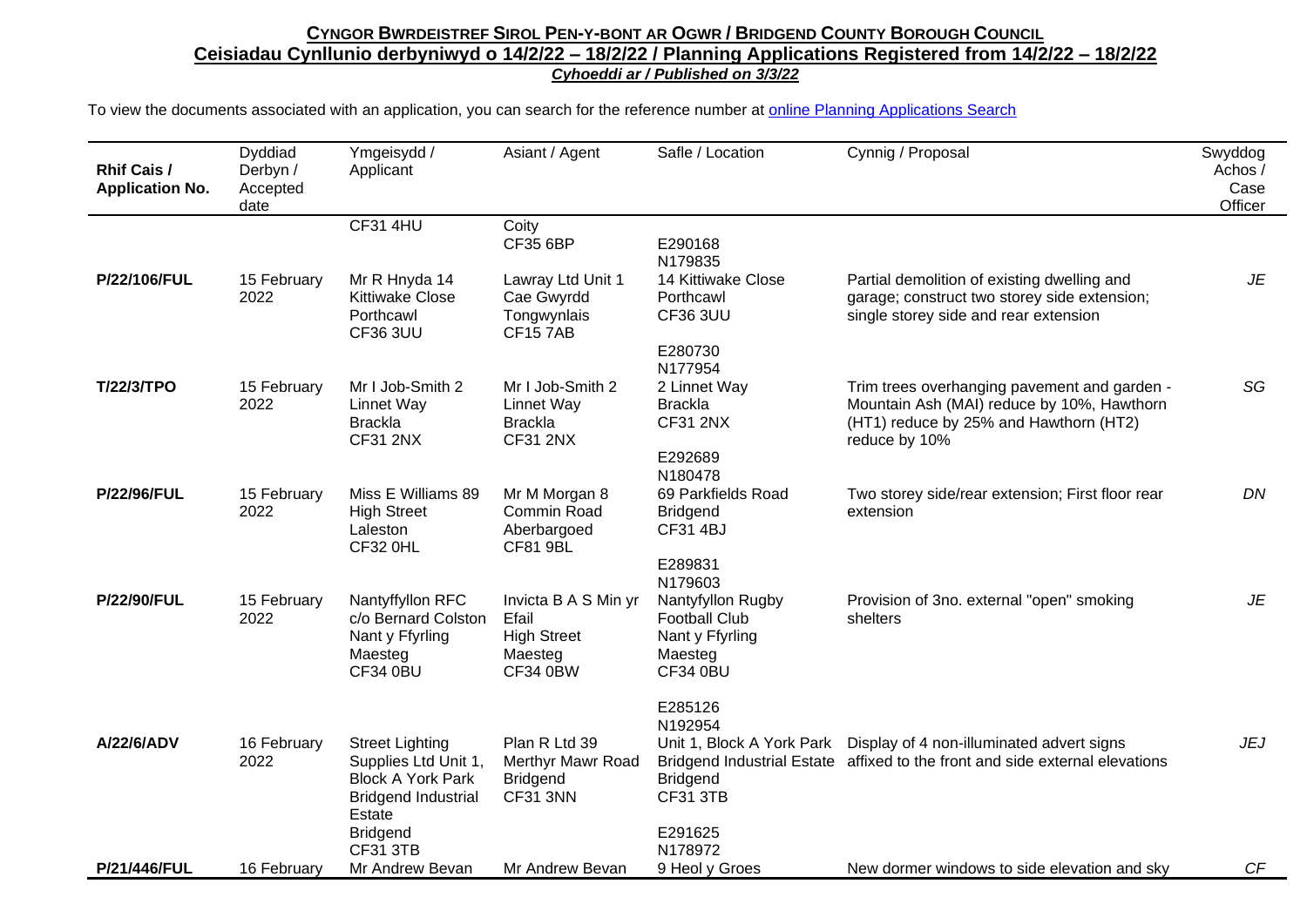| <b>Rhif Cais /</b><br><b>Application No.</b> | Dyddiad<br>Derbyn /<br>Accepted<br>date | Ymgeisydd /<br>Applicant                                                                                  | Asiant / Agent                                                                                                                     | Safle / Location                                                                                        | Cynnig / Proposal                                                                                                                               | Swyddog<br>Achos /<br>Case<br>Officer |
|----------------------------------------------|-----------------------------------------|-----------------------------------------------------------------------------------------------------------|------------------------------------------------------------------------------------------------------------------------------------|---------------------------------------------------------------------------------------------------------|-------------------------------------------------------------------------------------------------------------------------------------------------|---------------------------------------|
|                                              | 2022                                    | 13 Waterton Close<br><b>Bridgend</b><br><b>CF31 3YE</b>                                                   | 13 Waterton Close<br><b>Bridgend</b><br><b>CF31 3YE</b>                                                                            | Litchard<br><b>Bridgend</b><br>CF31 1QE                                                                 | lights to existing roof                                                                                                                         |                                       |
|                                              |                                         |                                                                                                           |                                                                                                                                    | E290589<br>N181721                                                                                      |                                                                                                                                                 |                                       |
| <b>P/22/98/LIS</b>                           | 16 February<br>2022                     | Mr & Mrs Pike 38<br>Iron Way<br>Tondu<br><b>Bridgend</b><br><b>CF32 9BF</b>                               | P J Lee Architect 2<br><b>Court Road</b><br><b>Bridgend</b><br><b>CF31 1BN</b>                                                     | 49 High Street<br>Laleston<br><b>CF32 0HL</b><br>E287682<br>N179820                                     | Listed Building Consent for a replacement rear<br>garage                                                                                        | LE                                    |
| P/22/112/FUL                                 | 16 February<br>2022                     | Mr T Tilt The Lodge<br>Nottage Court<br>Porthcawl<br><b>CF36 3TE</b>                                      | <b>Tony Collins</b><br>Springfield<br>Dyffryn Road<br>Taibach<br>Port Talbot<br><b>SA13 2UF</b>                                    | 72 Hookland Road<br>Porthcawl<br>CF36 5SG<br>E283123<br>N177608                                         | Removal of rear ground floor conservatory and<br>extension of ground floor rear and dormer to<br>rear roof                                      | LE                                    |
| P/22/113/FUL                                 | 16 February<br>2022                     | Mr C Williams 16<br><b>Bryn Terrace</b><br>Cefn Road<br>Cefn Cribwr<br><b>Bridgend</b><br><b>CF32 0AP</b> | <b>PDW Building</b><br>Designs 7 Blackmill<br>Road<br><b>Bryncethin</b><br><b>CF32 9YW</b>                                         | 16 Bryn Terrace<br>Cefn Road<br>Cefn Cribwr<br><b>Bridgend</b><br><b>CF32 0AP</b><br>E285675<br>N182729 | Double & single storey rear extension and front<br>porch                                                                                        | JE                                    |
| P/22/114/FUL                                 | 16 February<br>2022                     | Mr & Mrs A Beynon<br>2 Blaen-y-Ddol<br><b>Broadlands</b><br><b>Bridgend</b><br><b>CF31 5AD</b>            | Seagrey Design Ltd<br>Office 16<br>Sandfields<br><b>Business Centre</b><br><b>Purcell Avenue</b><br>Port Talbot<br><b>SA12 7PQ</b> | 2 Blaen-y-Ddol<br><b>Broadlands</b><br><b>Bridgend</b><br><b>CF31 5AD</b><br>E288749<br>N179686         | Remove single storey rear extension; construct<br>single storey rear extension with glass roof<br>lantern                                       | DN                                    |
| P/22/115/FUL                                 | 17 February<br>2022                     | <b>Paramount Interiors</b><br>Paramount<br><b>Business Park</b><br><b>Summer House</b>                    | Geraint John<br><b>Planning Ltd Office</b><br>16, House 1, 2nd<br>floor                                                            | <b>Old Station Yard</b><br>Porthcawl<br>CF36 5TH                                                        | Proposed redevelopment comprising the<br>demolition of existing building and creation of<br>20no. affordable apartments and associated<br>works | HK                                    |